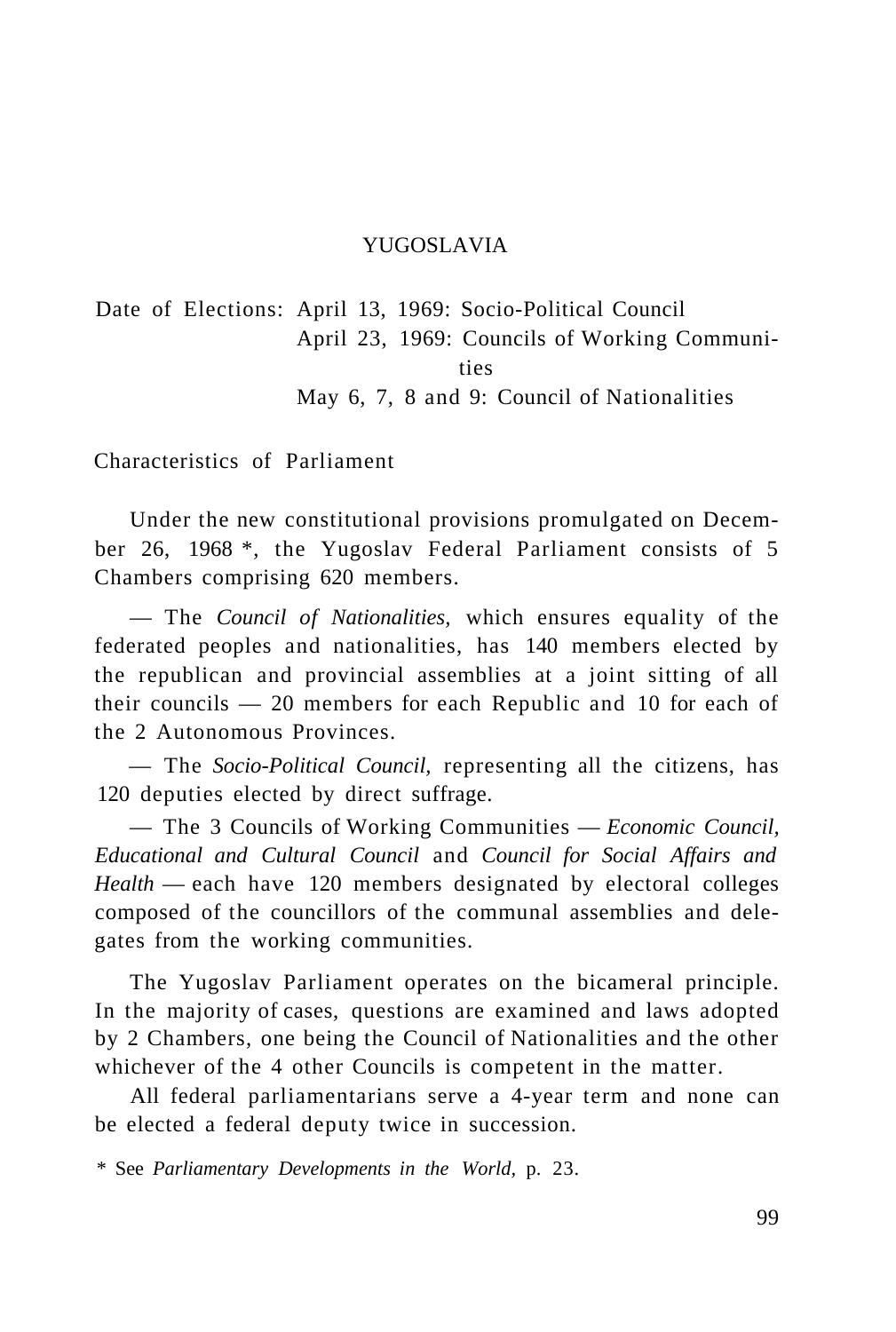This year's April and May elections were held as a result of a reorganization of Parliament in the light of amendments made to the Constitution in December 1968.

#### Electoral System

All citizens of both sexes who have reached the age of 18 are entitled to vote; this they do both by participating in the designation of the candidates and by electing their delegates to the representative bodies. The electoral rolls are revised prior to each election.

All voters are eligible for election to the Council of Nationalities and to the Socio-Political Council; for election to one of the 3 Councils of Working Communities, the work in which they are engaged must moreover be connected with one of the fields represented by the relevant Council.

Consequently, to be eligible for election to:

— the *Economic Council,* registered voters must be directly or indirectly (through management bodies, trade unions, etc.) employed in craftsmanship, agriculture, banking, commerce, hotel trade, industry, Press and publishing, communal services, transport, scientific research connected with these fields or allied activities;

— the *Educational and Cultural Council,* voters, including students regularly registered in a teaching centre, must be directly or indirectly (through management bodies, trade unions, etc.) employed in the arts, education, science or sport;

— the *Council for Social Affairs and Health,* voters must be directly or indirectly (through management bodies, trade unions, etc.) employed in social insurance, medical research, medical science or social services.

Moreover, the mandate of deputy to the Socio-Political Council or one of the Councils of Working Communities is incompatible with any office in the federal civil service and that of Judge of the Constitutional Court or any federal court. As for the mandate of deputy to the Council of Nationalities, this is incompatible with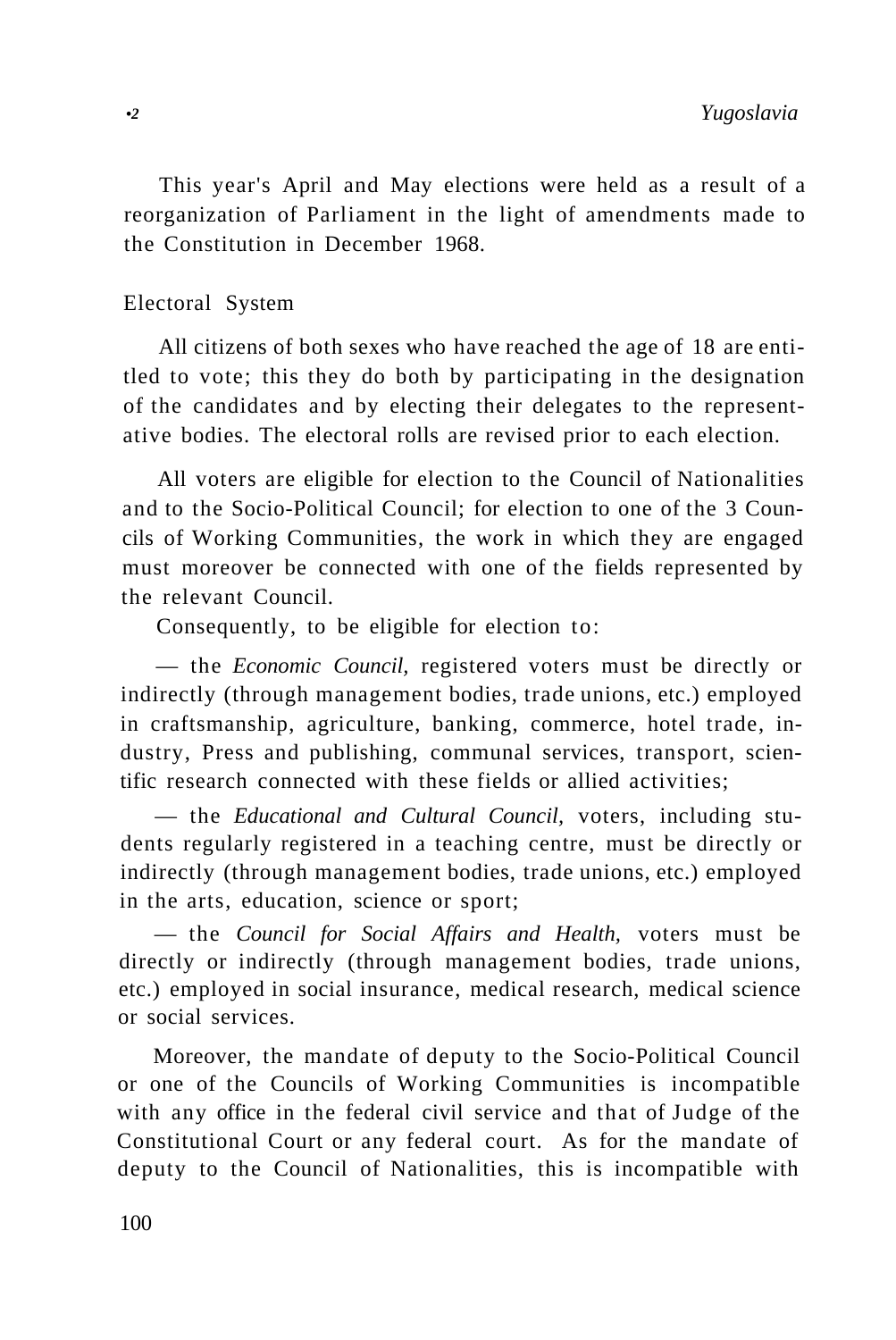the same judicial offices, as well as with any public office at the federal or national level.

For elections to the Socio-Political Council and Council of Working Communities, the entire country is divided into 120 constituencies which are set up in such a way that all the deputies represent roughly the same number of inhabitants (currently 15,000).

In these constituencies, deputies to the Socio-Political Council are elected directly and by majority uninominal vote. When there is only one candidate in a constituency, he is required to obtain a number of votes amounting to more than 50 per cent of the registered electorate; failing this, a second round of voting is held. If there are several candidates, the one who wins most votes is elected; in the event of a tie, a ballot is held between the candidates concerned.

The same constituencies are used for elections to the Councils of Working Communities whose deputies are elected by majority uninominal vote by the electoral colleges set up therein. The above provisions regarding majorities also apply, *mutatis mutandis,* to elections to these 3 Councils.

Finally, deputies to the Council of Nationalities are elected in joint council sessions of each of the republican or provincial assemblies.

## **General Political Considerations and Conduct of the Elections**

**In** Yugoslavia, the Socialist Alliance of the Working People is required to organize and co-ordinate electoral political activities; it thus plays a vital role in the presentation and nomination of candidates, which is an integral part of the electoral system.

In this year's elections, a new procedure was adopted as a residt of amendments which had been made to the electoral law on January 15 so as to give greater force to the will of the citizens.

In the previous elections, the final lists of candidates had been drawn up by the communal assemblies on the basis of proposals made at voters' meetings. Under this year's new electoral procedure,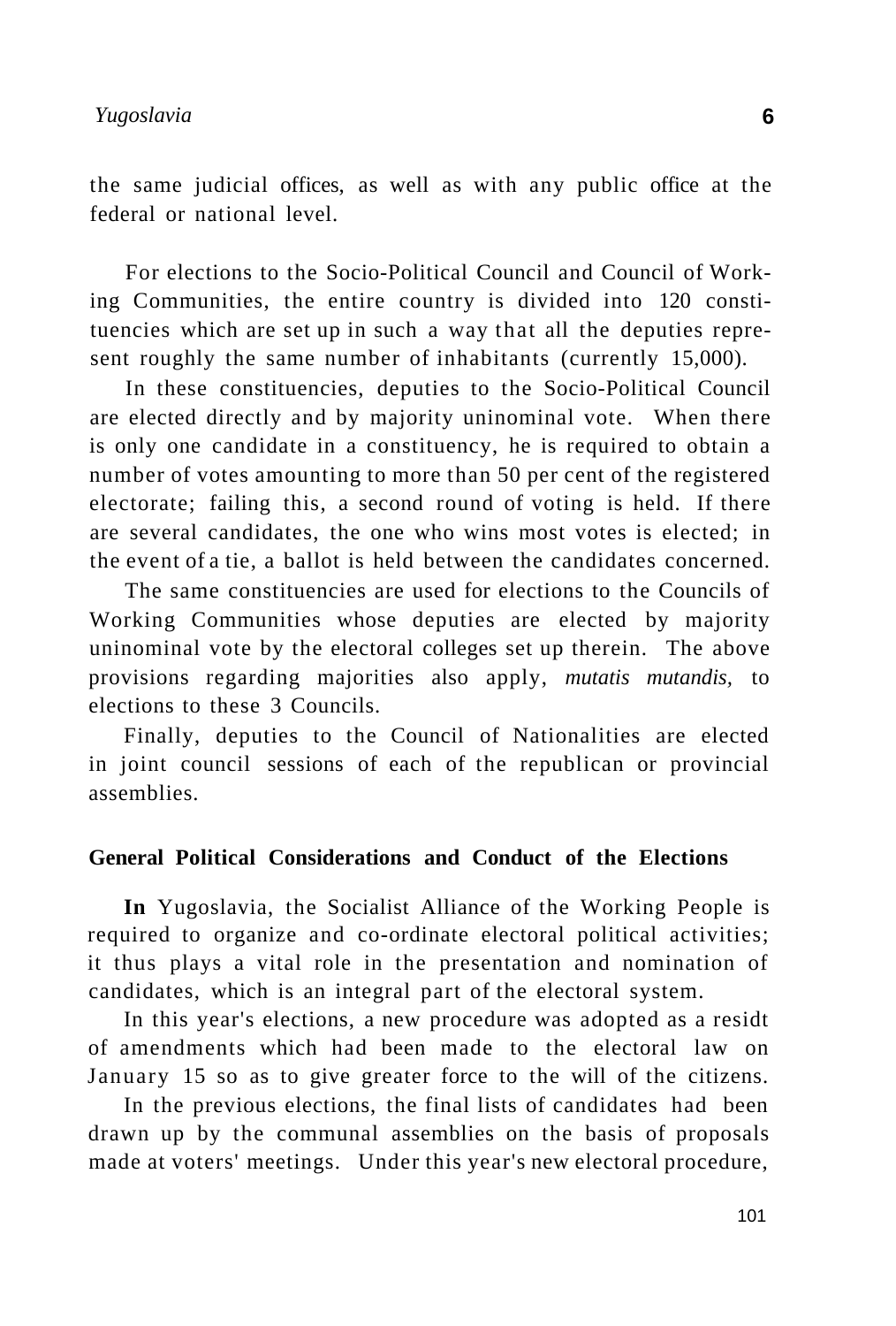a more important role was given to the latter while new bodies, known as Candidature Conferences of the Socialist Alliance and composed of delegates elected by the citizens, were introduced at the level of the commune, constituency and Republic.

Thus, for the elections to the Socio-Political Council and Councils of Working Communities, candidates were submitted by Candidature Conferences — on the basis of suggestions made by citizens, social and political or professional organizations, etc. — to voters' or workers' meetings with which the final decision as to the submission of candidates rested.

As regards the Council of Nationalities, the lists estabhshed by the Candidature Conference of each Republic or Autonomous Province were submitted to the communal Candidature Conferences for study and debate.

The object of these extensive discussions within Candidature Conferences was to prevent electoral manoeuvring by possible pressure groups and to give a better idea of the attitude of the candidates towards the electoral programme of the Socialist Alliance of the Working People.

As regards domestic policy, this programme recommended promotion of the direct participation of producers in the management and distribution of incomes and extension of self-management in all sectors, particularly in agriculture, scientific work and teaching. It also emphasized the need to give the Republics and Autonomous Provinces more influence in respect of the federation's policy and to ensure the equality of the nations and nationalities. It further noted the necessity of giving individual work and private means of production a suitable place in the development of the national economy.

As for foreign policy, the programme stressed the principles of non-alignment, equality of nations and the right of each to decide its own fate. In order to safeguard this right, it urged Yugoslavs to realize the necessity of creating a system of defence with the participation of all citizens, under the auspices of the Socialist Alliance.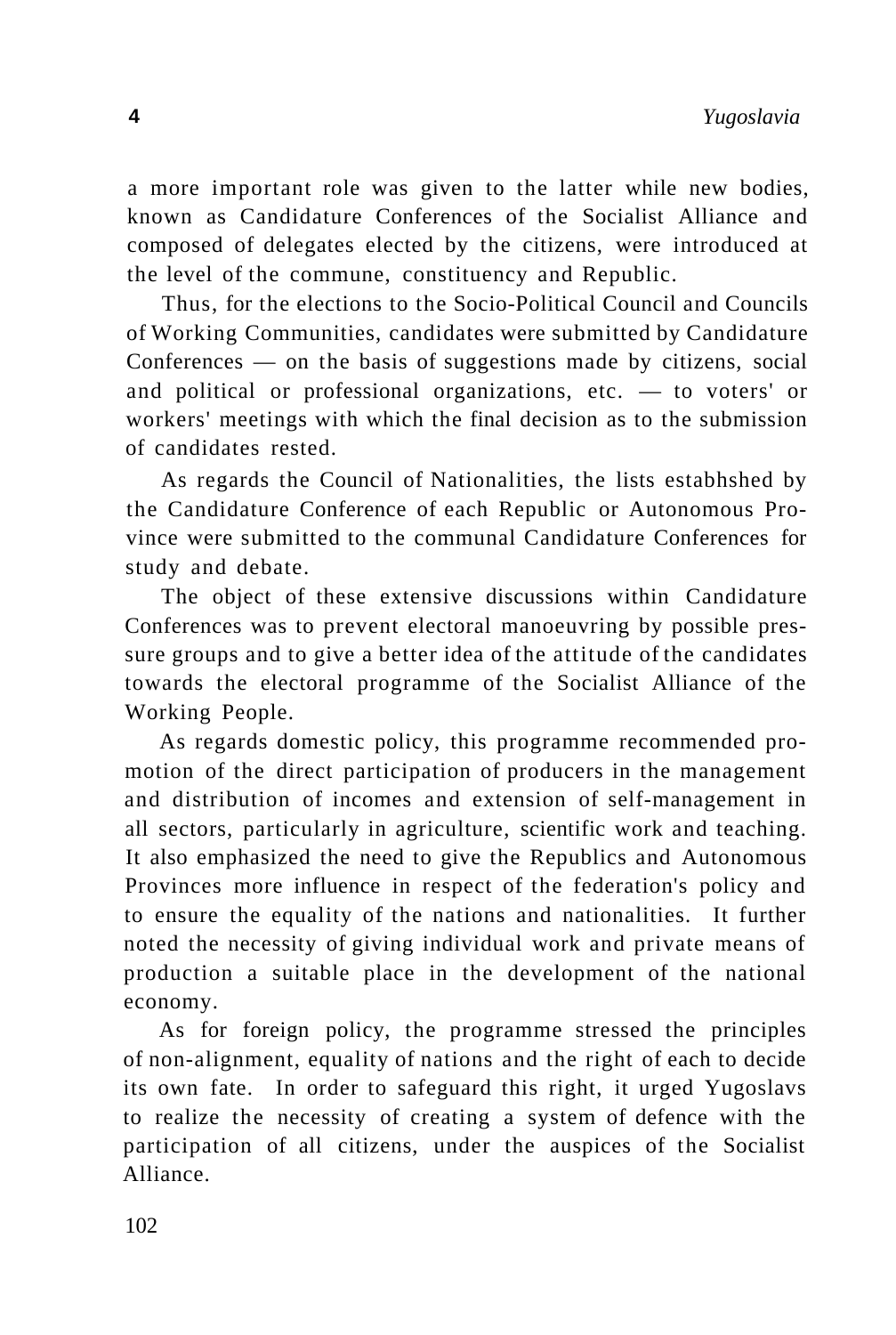**Statistics** 

#### Number of Seats to be filled Boznia and Herzogovinia . Croatia . . . Macedonia. . Montenegro . Serbia. . . . Slovenia. . . 21 27 9 3 50 10 120 Number of Candidates 27 41 II 4 7!) 14 176 Registered Electors 2,046,597 2,968,279 894,183 295,179 5,413,315 1,172,964 12,790,517 Voters 1,738,680 85.0 2,621,592 88.3 763,276 236,790 **SO.II**  4,836,426 1,054,358 89.9 11,251,122 88.0 **/O**  85.3 89.3 Blank or Voi Ballo Paper 87,62 173,59 58,13 14,01 357,70 82,90 773,97

## 1. *Results of the Elections to the Socio-Politica*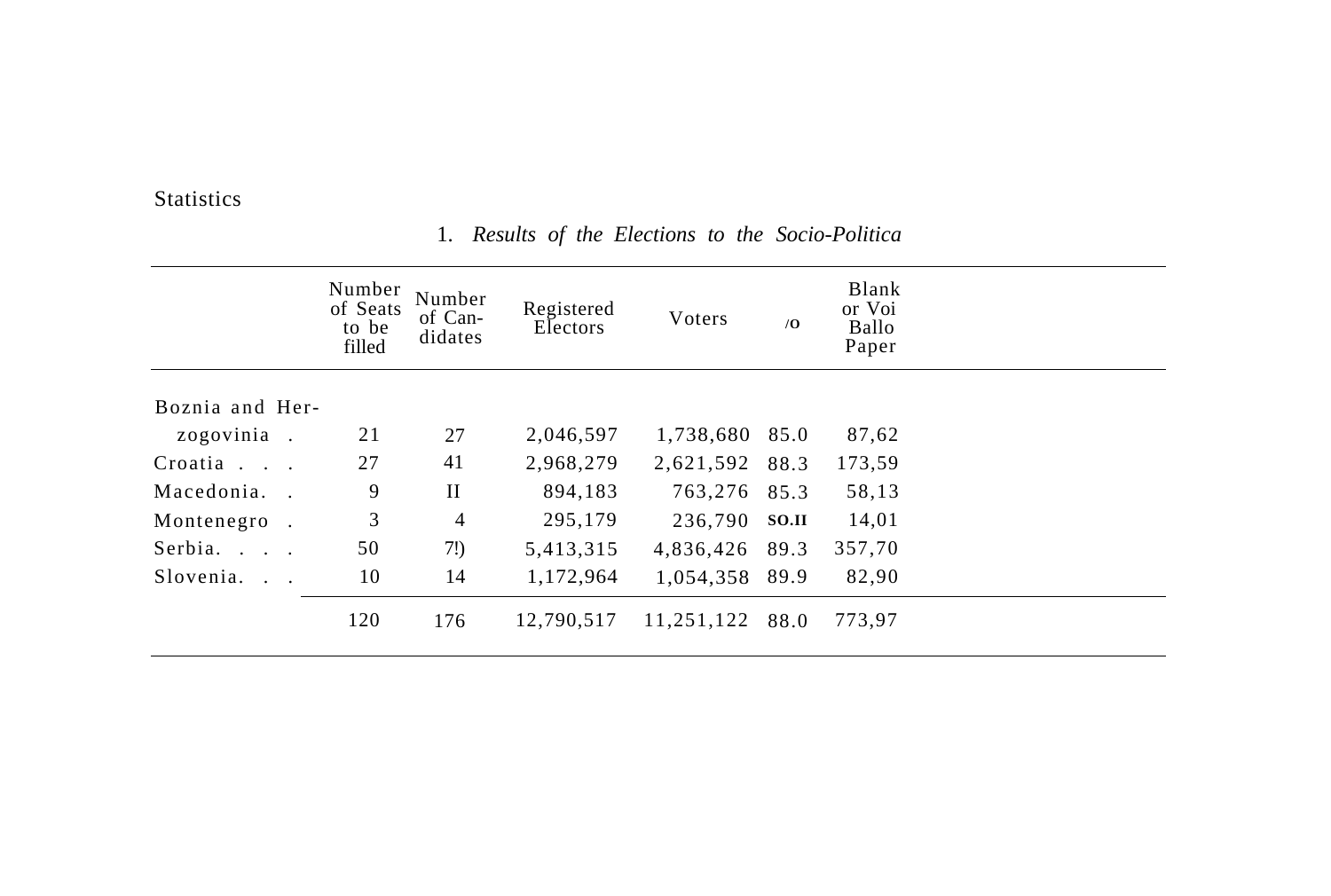## *2. Results of the Elections to the Councils of Working Communities*

|                           | Number<br>of Seats to be<br>filled | Number<br>of | Elected<br>on<br>Candidates April 23, 1969 |
|---------------------------|------------------------------------|--------------|--------------------------------------------|
| Boznia and Herzogovinia.  | 21                                 | 27           | $19*$                                      |
|                           |                                    |              |                                            |
| Croatia.<br>$\sim$ $\sim$ | 27                                 | 43           | $26*$                                      |
| Macedonia                 | 9                                  | IS           | 9                                          |
| Montenegro                | 3                                  | 5            | 3                                          |
|                           | 50                                 | 74           | 50                                         |
|                           | 10                                 | 17           | 10                                         |
|                           | 120                                | 184          | 117                                        |
|                           |                                    |              |                                            |

#### (a) *Economic Council*

\* In certain constituencies, where the single candidate did not obtain the requisite majority, a second ballot was organized at a later date.

## (b) *Educational and Cultural Council*

|                                                                                                                                                                                                                                | Number<br>of Seats to be<br>filled | Number<br>of | Elected<br>on<br>Candidates April 23, 1969 |
|--------------------------------------------------------------------------------------------------------------------------------------------------------------------------------------------------------------------------------|------------------------------------|--------------|--------------------------------------------|
| Boznia and Herzogovinia                                                                                                                                                                                                        | 21                                 | 29           | $20*$                                      |
| Croatia<br>the control of the control of the                                                                                                                                                                                   | 27                                 | 63           | $25*$                                      |
| Macedonia and a state of the state of the state of the state of the state of the state of the state of the state of the state of the state of the state of the state of the state of the state of the state of the state of th | 9                                  | 17           | 9                                          |
| Montenegro <b>Montenegro</b>                                                                                                                                                                                                   | 3                                  | 6            | 3                                          |
| Serbia<br>the control of the control of the control of                                                                                                                                                                         | 50                                 | 90           | $49*$                                      |
| Slovenia                                                                                                                                                                                                                       | .10                                | 20           | 10                                         |
|                                                                                                                                                                                                                                | 120                                | 225          | 116                                        |

\* In certain constituencies, where the single candidate did not obtain the requisite majority, a second ballot was organized at a later date.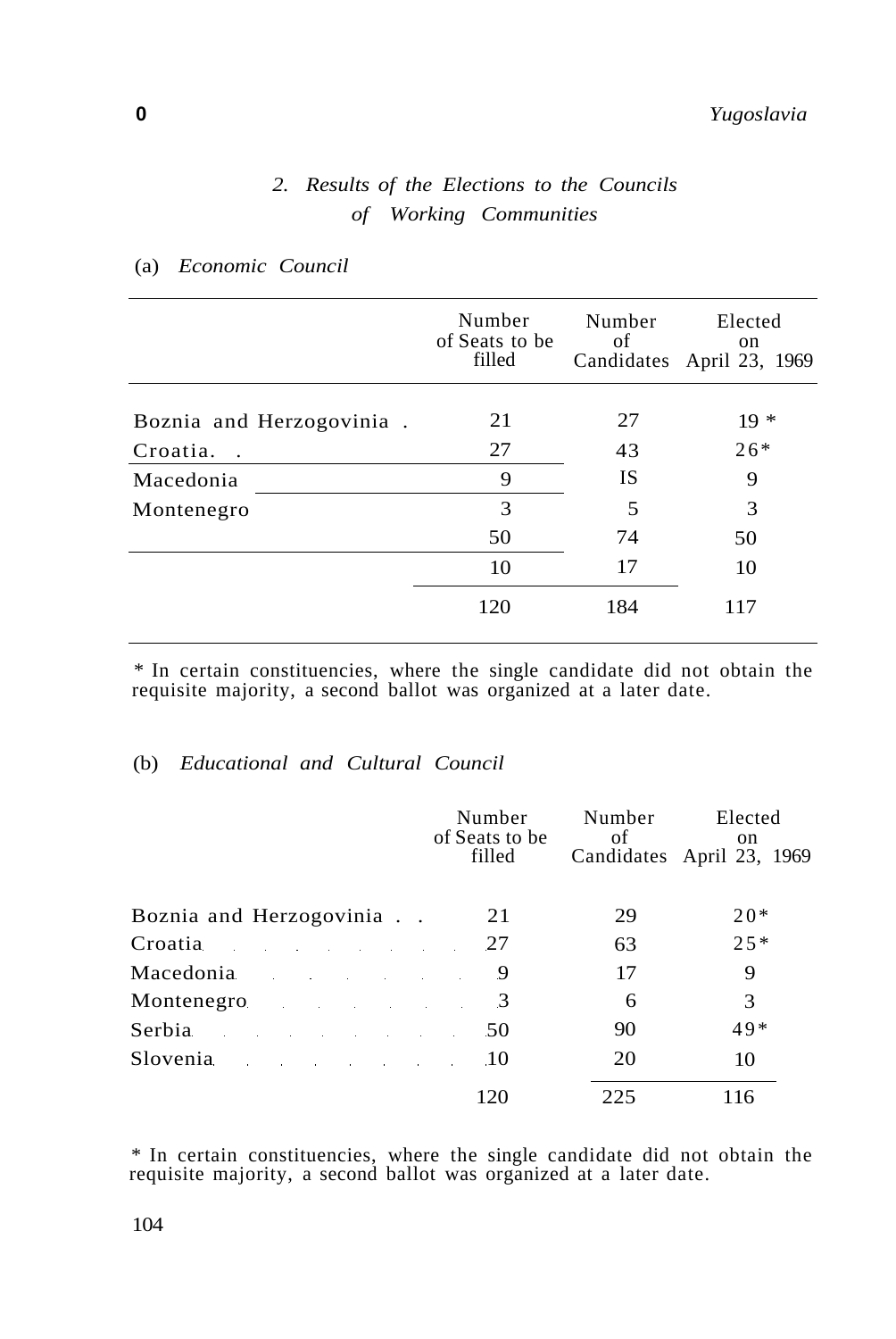## *Yugoslavia* 7

## (c) *Council for Social Affairs and Health*

|                                                                                                                                                                                                                                | Number<br>of Seats to be<br>filled | Number<br>of | Elected<br>on<br>Candidates April 23, 1969 |
|--------------------------------------------------------------------------------------------------------------------------------------------------------------------------------------------------------------------------------|------------------------------------|--------------|--------------------------------------------|
| Boznia and Herzogovinia.                                                                                                                                                                                                       | 21                                 | 30           | 21                                         |
| Croatia de la contradición de la contradición de la contradición de la contradición de la contradición de la c                                                                                                                 | 27                                 | 53           | $26*$                                      |
| Macedonia and the Macedonia                                                                                                                                                                                                    | 9                                  | $1\diamond$  | 圡                                          |
| Montenegro and the Montenegro and the Montenegro and the Montenegro and the Montenegro and the Montenegro and the Montenegro and the Montenegro and the Montenegro and the Montenegro and the Montenegro and the Montenegro an | 3                                  | 4            | 3                                          |
| Serbia and the serbial serbial serbial serbial serbial serbial serbial serbial serbial serbial serbial serbial                                                                                                                 | 60                                 | 87           | $48*$                                      |
| Slovenia                                                                                                                                                                                                                       | 10                                 | 16           | 10                                         |
|                                                                                                                                                                                                                                | 120                                | 206          |                                            |

\* In certain constituencies, where the single candidate did not obtain the requisite majority, a second ballot was organized at a later date.

## 3. *Results of the Elections to the Council of Nationalities*

|                                                                                                                                                                                                                                | Date<br>of<br>Elections | Number<br>of Seats to be<br>filled | Number<br>οf<br>Candidates |
|--------------------------------------------------------------------------------------------------------------------------------------------------------------------------------------------------------------------------------|-------------------------|------------------------------------|----------------------------|
| Republics                                                                                                                                                                                                                      |                         |                                    |                            |
|                                                                                                                                                                                                                                |                         |                                    |                            |
| Boznia and Herzogovinia                                                                                                                                                                                                        | May 8                   | 20                                 | 20                         |
| Croatia de la contradición de la contradición de la contradición de la contradición de la contradición de la c                                                                                                                 | May 8                   | 20                                 | 24                         |
| Macedonia and the Macedonia                                                                                                                                                                                                    | May 6                   | 20                                 | 27                         |
| Montenegro <b>Montenegro</b>                                                                                                                                                                                                   | May 7                   | 20                                 | 25                         |
| Serbia and a serbial contract of the serbial contract of the series of the series of the series of the series of the series of the series of the series of the series of the series of the series of the series of the series  | May 6                   | 20                                 | 33                         |
| Slovenia and a state of the state of the state of the state of the state of the state of the state of the state of the state of the state of the state of the state of the state of the state of the state of the state of the | May 9                   | 20                                 | 26                         |
| Autonomous Provinces                                                                                                                                                                                                           |                         |                                    |                            |
| Kosovo de la contra della contra della contra della contra della contra della contra della contra della contra                                                                                                                 | May 7                   | Id                                 | 10                         |
| Voivodine                                                                                                                                                                                                                      | May 7                   | 10                                 | 10                         |
|                                                                                                                                                                                                                                |                         | 140                                | 174                        |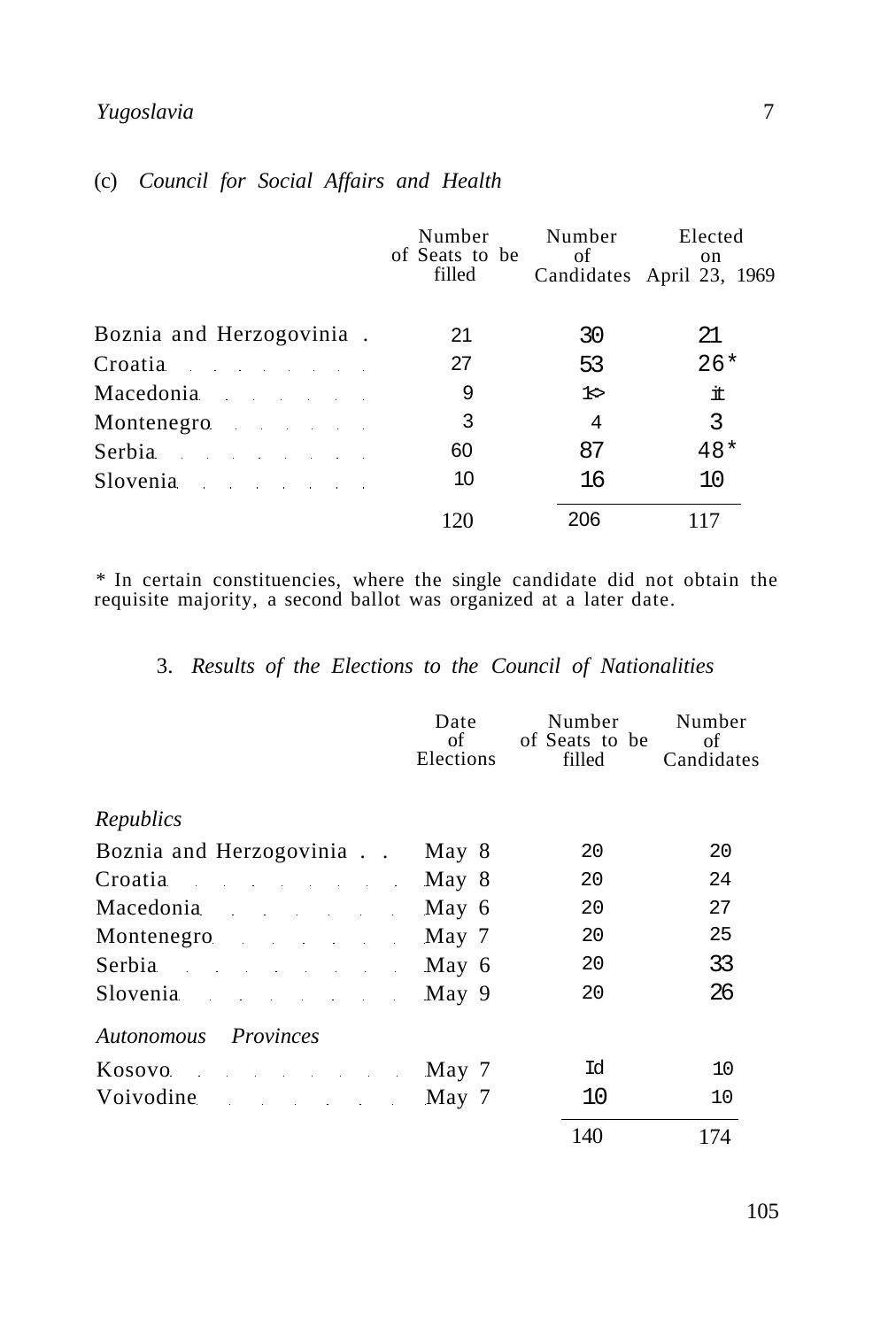**8** *Yugoslavia* 

|                                                                                                                                                                                                                                | Council<br>of<br>Nation-<br>alities | Socio-<br>Political<br>Council | Econ-<br>omic<br>Council | Educa-<br>tional<br>and<br>Cultural<br>Council | Council<br>for<br>Social<br>Affairs<br>and<br>Health |
|--------------------------------------------------------------------------------------------------------------------------------------------------------------------------------------------------------------------------------|-------------------------------------|--------------------------------|--------------------------|------------------------------------------------|------------------------------------------------------|
| Civil servants<br><b>Contract Contract</b>                                                                                                                                                                                     | .11                                 | S                              |                          |                                                |                                                      |
| Economists and jurists.                                                                                                                                                                                                        | 7                                   | $\Omega$                       |                          |                                                |                                                      |
| Farmers<br>and the state of the state of                                                                                                                                                                                       | $\cdot$ 1                           | $\mathbf{I}$                   |                          |                                                |                                                      |
| Heads and cadres of firms<br>and other working                                                                                                                                                                                 |                                     |                                |                          |                                                |                                                      |
| communities                                                                                                                                                                                                                    | 6                                   | is                             | 80                       | 28                                             | 43                                                   |
| Heads of various socio-<br>political organizations                                                                                                                                                                             | 75                                  | 52                             | $\mathbf{I}$             | 9                                              | 4                                                    |
| Journalists, writers and<br>artists<br>$\mathcal{L}^{\mathcal{L}}$ and $\mathcal{L}^{\mathcal{L}}$ are the set of the set of the set of $\mathcal{L}^{\mathcal{L}}$                                                            | $\overline{4}$                      |                                |                          |                                                |                                                      |
| Medical cadres<br><b>Contract Contract</b>                                                                                                                                                                                     | $\overline{\phantom{0}}$            |                                |                          |                                                | 53                                                   |
| Members of the armed                                                                                                                                                                                                           |                                     |                                |                          |                                                |                                                      |
| forces and the state of the state of the state of the state of the state of the state of the state of the state of the state of the state of the state of the state of the state of the state of the state of the state of the | 1                                   | $\overline{4}$                 |                          |                                                |                                                      |
| Politologists                                                                                                                                                                                                                  |                                     | B                              |                          | 1                                              | 1                                                    |
| Professional deputies.                                                                                                                                                                                                         | $\mathbb{D}$                        | 8                              | $\overline{1}$           |                                                |                                                      |
| Scientists<br>a provincia de la                                                                                                                                                                                                | 2                                   | i.                             |                          | 7                                              |                                                      |
| <b>Students</b><br>and the company of the com-                                                                                                                                                                                 |                                     | 1                              |                          | 2                                              |                                                      |
| Teachers and the season of the season of the season of the season of the season of the season of the season of                                                                                                                 | 6                                   | $\mathbf{1}$                   |                          | 39                                             |                                                      |
| Technical cadres.<br><b>Contract</b>                                                                                                                                                                                           |                                     | 4                              | 8                        | $\mathbf{1}$                                   |                                                      |
| University professors.                                                                                                                                                                                                         | 11                                  | I                              |                          | 11                                             | $\overline{c}$                                       |
| Workers<br>and the company of the com-                                                                                                                                                                                         | 1                                   |                                | 4                        |                                                |                                                      |
| Others<br>$\mathcal{L}(\mathcal{L}^{\mathcal{L}})$ and $\mathcal{L}^{\mathcal{L}}$ are the set of the set of the set of $\mathcal{L}^{\mathcal{L}}$                                                                            | 3                                   | 6                              |                          | 9                                              | 5                                                    |
|                                                                                                                                                                                                                                | 140                                 | 120                            | 117                      | 1 <sub>hi</sub>                                | 117                                                  |

# 4. *Distribution of Deputies according to Professional Category*